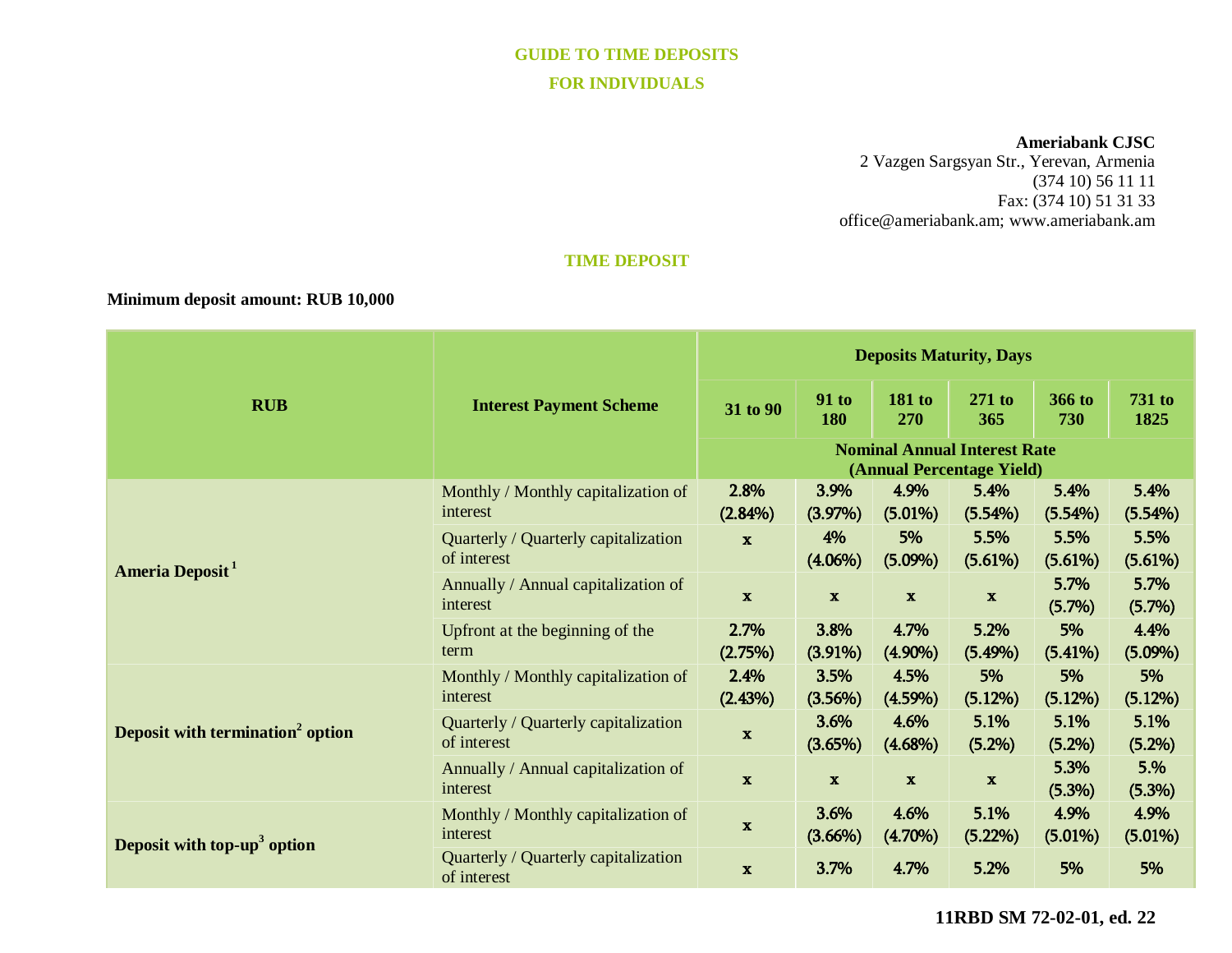|                                                                                                            |                                                     |              | (3.75%)                   | (4.78%)            | (5.3%)             | $(5.09\%)$         | $(5.09\%)$         |
|------------------------------------------------------------------------------------------------------------|-----------------------------------------------------|--------------|---------------------------|--------------------|--------------------|--------------------|--------------------|
|                                                                                                            | Annually / Annual capitalization of<br>interest     | $\mathbf{x}$ | $\mathbf x$               | $\mathbf{x}$       | $\mathbf x$        | 5.2%<br>(5.2%)     | 5.2%<br>(5.2%)     |
| Deposit with partial withdrawal <sup>4</sup> option                                                        | Monthly / Monthly capitalization of<br>interest     | $\mathbf x$  | 3.6%<br>$(3.66\%)$        | 4.6%<br>(4.7%)     | 5.1%<br>(5.22%)    | 5.1%<br>(5.22%)    | 5.1%<br>(5.22%)    |
|                                                                                                            | Quarterly / Quarterly capitalization<br>of interest | $\mathbf{x}$ | 3.7%<br>(3.75%)           | 4.7%<br>(4.78%)    | 5.2%<br>(5.3%)     | 5.2%<br>(5.3%)     | 5.2%<br>(5.3%)     |
|                                                                                                            | Annually / Annual capitalization of<br>interest     | $\mathbf x$  | $\mathbf x$               | $\mathbf x$        | $\mathbf x$        | 5.4%<br>(5.4%)     | 5.4%<br>(5.4%)     |
| Deposit with top-up <sup>3</sup> and termination <sup>2</sup><br>options                                   | Monthly / Monthly capitalization of<br>interest     | $\mathbf x$  | 3.2%<br>(3.25%)           | 4.2%<br>(4.28%)    | 4.7%<br>(4.8%)     | 4.5%<br>(4.59%)    | 4.5%<br>$(4.59\%)$ |
|                                                                                                            | Quarterly / Quarterly capitalization<br>of interest | $\mathbf x$  | 3.3%<br>(3.34%)           | 4.3%<br>(4.37%)    | 4.8%<br>$(4.89\%)$ | 4.6%<br>$(4.68\%)$ | 4.6%<br>$(4.68\%)$ |
|                                                                                                            | Annually / Annual capitalization of<br>interest     | $\mathbf x$  | $\boldsymbol{\mathrm{x}}$ | $\mathbf x$        | $\mathbf x$        | 4.8%<br>(4.8%)     | 4.8%<br>(4.8%)     |
| Deposit with partial withdrawal <sup>4</sup> and<br>termination <sup>2</sup> options                       | Monthly / Monthly capitalization of<br>interest     | $\mathbf{x}$ | 3.2%<br>(3.25%)           | 4.2%<br>(4.28%)    | 4.7%<br>(4.8%)     | 4.7%<br>(4.8%)     | 4.7%<br>(4.8%)     |
|                                                                                                            | Quarterly / Quarterly capitalization<br>of interest | $\mathbf x$  | 3.3%<br>(3.34%)           | 4.3%<br>(4.37%)    | 4.8%<br>$(4.89\%)$ | 4.8%<br>$(4.89\%)$ | 4.8%<br>$(4.89\%)$ |
|                                                                                                            | Annually / Annual capitalization of<br>interest     | $\mathbf x$  | $\mathbf x$               | $\mathbf x$        | $\mathbf x$        | 5%<br>(5%)         | 5%<br>(5%)         |
| Deposit with top- $up3$ and partial<br>withdrawal <sup>4</sup> options                                     | Monthly / Monthly capitalization of<br>interest     | $\mathbf x$  | 3.3%<br>(3.35%)           | 4.3%<br>$(4.39\%)$ | 4.8%<br>$(4.91\%)$ | 4.6%<br>(4.7%)     | 4.6%<br>(4.7%)     |
|                                                                                                            | Quarterly / Quarterly capitalization<br>of interest | $\mathbf x$  | 3.4%<br>(3.44%)           | 4.4%<br>(4.47%)    | 4.9%<br>$(4.99\%)$ | 4.7%<br>(4.78%)    | 4.7%<br>(4.78%)    |
|                                                                                                            | Annually / Annual capitalization of<br>interest     | $\mathbf x$  | $\mathbf x$               | $\mathbf x$        | $\mathbf x$        | 4.9%<br>(4.9%)     | 4.9%<br>(4.9%)     |
| Deposit with top-up <sup>3</sup> , partial withdrawal <sup>4</sup><br>and termination <sup>2</sup> options | Monthly / Monthly capitalization of<br>interest     | $\mathbf x$  | 2.9%<br>$(2.94\%)$        | 3.9%<br>(3.97%)    | 4.4%<br>$(4.49\%)$ | 4.2%<br>(4.28%)    | 4.2%<br>(4.28%)    |
|                                                                                                            | Quarterly / Quarterly capitalization<br>of interest | $\mathbf{x}$ | 3%<br>(3.03%)             | 4%<br>$(4.06\%)$   | 4.5%<br>(4.58%)    | 4.3%<br>(4.37%)    | 4.3%<br>(4.37%)    |
|                                                                                                            | Annually / Annual capitalization of<br>interest     | $\mathbf x$  | $\mathbf x$               | $\mathbf{x}$       | $\mathbf x$        | 4.5%<br>(4.5%)     | 4.5%<br>(4.5%)     |

**ATTENTION!**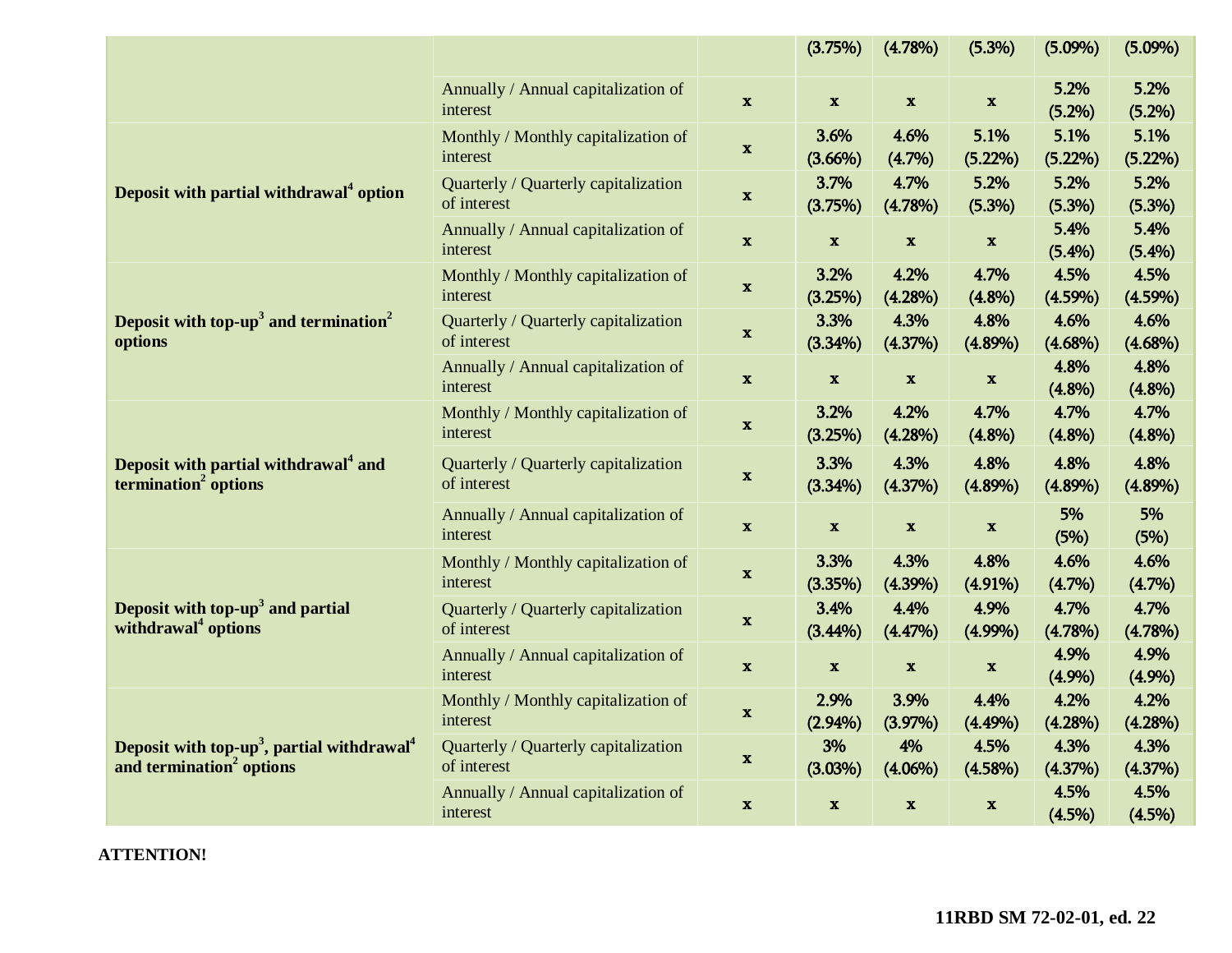# THE AMOUNTS AVAILABLE ON YOUR ACCOUNT ARE SUBJECT TO NOMINAL INTEREST RATE. THE ANNUAL PERCENTAGE YIELD SHOWS THE INCOME YOU CAN EARN IF YOU MAKE THE MANDATORY DEPOSIT PAYMENTS AND RECEIVE THE ACCRUED INTEREST WITH THE SELECTED FREQUENCY.

ANNUAL PERCENTAGE YIELD IS CALCULATED BY THE FOLLOWING FORMULA:

$$
A = \sum_{n=1}^{N} \frac{K_n}{(1+i)^{\frac{D_n}{365}}}
$$
(2)

Where

- **i is the narrowly defined effective rate (NDER)**
- **Kn** is n number of cash flows from the Bank's perspective
- **N** is the number of cash flows related to that particular financial instrument
- **A** is the initial amount attracted or provided

 $D_n$  is the period of receiving the n<sup>th</sup> cash flow expressed in the days elapsed from the day of the first flow (the day of first flow being the day of attracting or issuing the amounts)

<sup>1</sup>**AMERIA DEPOSIT** is a standard time deposit where the depositors (or third party) are not allowed to add to or withdraw amounts from deposit account or convert the deposit into another currency during the term of deposit agreement.

<sup>2</sup>If the depositor terminates the deposit agreement before the due date, the Bank shall recalculate the accrued interest at the rate applicable to the deposit for the actual number of days elapsed as of the termination date.

If the deposit is requested back within a 30-day period after the start date, interest is recalculated at an annual rate of 0.1%. This being the case, the option "payment of interest upfront at the beginning of the term" is not applicable.

<sup>3</sup>The client may top-up the deposited amount throughout the deposit term except the last 3 months. Maximum allowed increase is 30% of initial contractual amount. Funds transferred by third parties can be deposited in the name of the depositor provided the required details of deposit account are specified. This being the case, the option "payment of interest upfront at the beginning of the term" is not applicable.

<sup>4</sup>The client may withdraw part of deposited amount throughout the deposit term except the first 3 months. Maximum allowed withdrawal is 30% of initial contractual amount. Interest accrued to withdrawn amount shall not be recalculated.

When deposit amount is reduced, the Bank provides an account statement to the depositor who acknowledges its receipt by their signature. Such signed receipt shall be the proof of actual decrease of deposit amount.

This being the case, the option "payment of interest upfront at the beginning of the term" is not applicable.

### **Terms and conditions for deposits over AMD 2 billion or foreign currency equivalent shall be subject to internal regulations of the Bank.**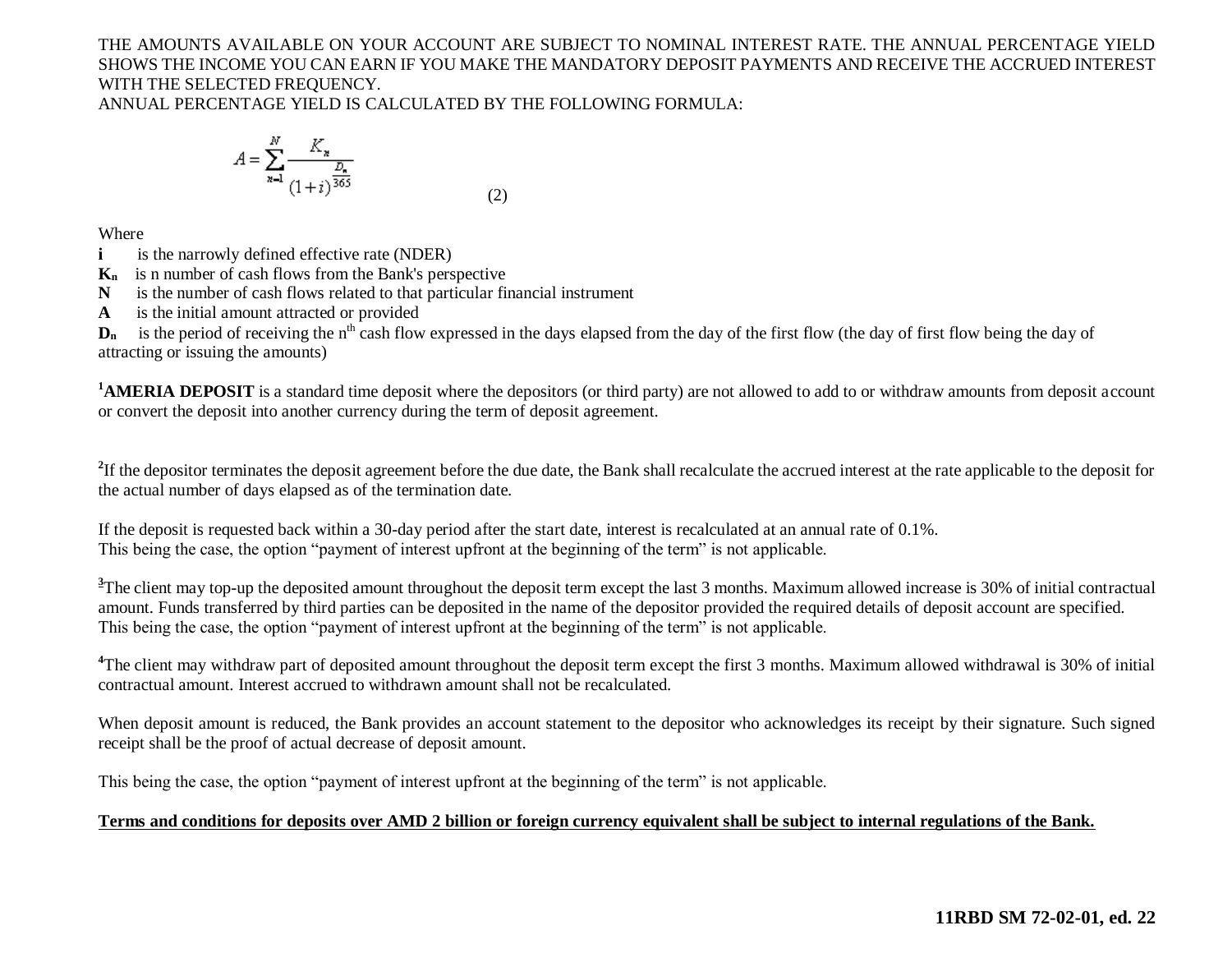### **Additional Benefits**

The Bank may, at its own discretion, provide to the depositor **a loan, debit or credit card with revolving or non-revolving line of credit** on the following terms**:**

| <b>Currency</b>             | <b>Interest Rate</b>        | Credit Limit/Deposit $(LTV)^T$ Ratio |
|-----------------------------|-----------------------------|--------------------------------------|
| Same as deposit currency    | Deposit rate $+4\%$         | Up to $90\%$                         |
| Other than deposit currency | As per Retail Lending Terms | Up to $70\%$                         |

The Bank shall have the right to charge any overdue liabilities on credit card to the deposit account through direct debiting.

#### **Terms and Conditions**

 $\overline{a}$ 

1. The payment of deposit to the Bank is documented by a written instrument, i.e. bank deposit agreement.

2. For clients making a time deposit the Bank opens an account in AMD. If the deposit is in foreign currency, the Bank opens an account in the deposit currency as well. In the latter case no account opening fee is charged.

3. Account statements are subject to the following terms.

| $\vert$ Fee for provision of account statement                                                                                      |                                                |
|-------------------------------------------------------------------------------------------------------------------------------------|------------------------------------------------|
| Provision of account statements, copies of account statements or other<br>documents kept in electronic form, backdated up to 1 year | Free                                           |
| Provision of account statements or copies of account statements                                                                     | AMD 5,000                                      |
| backdated more than 1 year or other documents kept in electronic form <sup>2</sup>                                                  | per annual statement per account, VAT included |
| Provision of copies of documents kept in paper form or copies of                                                                    | AMD 5,000                                      |
| electronic documents backdated more than 1 year                                                                                     | per document, VAT included                     |

4. The Bank calculates interest based on 365 days per year.

- 5. Calculation of interest shall start from the day following the date of payment of deposit to the Bank and end one day before deposit end date.
- 6. Interest is taxable at 10% or 5% pursuant to the tax legislation of Republic of Armenia or Nagorno Karabakh Republic, respectively.
- 7. Interest may be paid by one of the following schemes as defined in deposit agreement:

**7.1 Monthly:** interest is credited to the depositor's bank account on monthly basis from the deposit start date. Before payment of interest the Bank withholds the income tax.

**7.2 Monthly capitalization of interest**: net interest (after tax) is accrued to deposit principal every month to the start date of the deposit or on the first banking day after that. Interest for each subsequent period is accrued to the sum of the previous month's interest and the principal amount. The term of deposits with compound interest rates should be at least 60 days.

**7.3 Quarterly payment**: interest is credited to the depositor's bank account on quarterly basis on the last day of the quarter. Before payment of interest the Bank withholds the income tax.

**7.4 Quarterly capitalization of interest**: net interest (after tax) is accrued to deposit principal every quarter to the start date of the deposit or on the first banking day after that. Interest for each subsequent period is accrued to the sum of the previous quarters' interest and the principal amount.

**7.5 Annual payment:** interest is credited to the depositor's account on annual basis on the last day of the year. Before payment of interest the Bank withholds the income tax.

<sup>&</sup>lt;sup>1</sup>The deposit amount used for calculation of the ratio does not include the interest paid at the beginning of the term.

<sup>2</sup>Account statements, their copies and other materials (including references, documents, their copies) backdated more than 3 years are provided on contractual terms.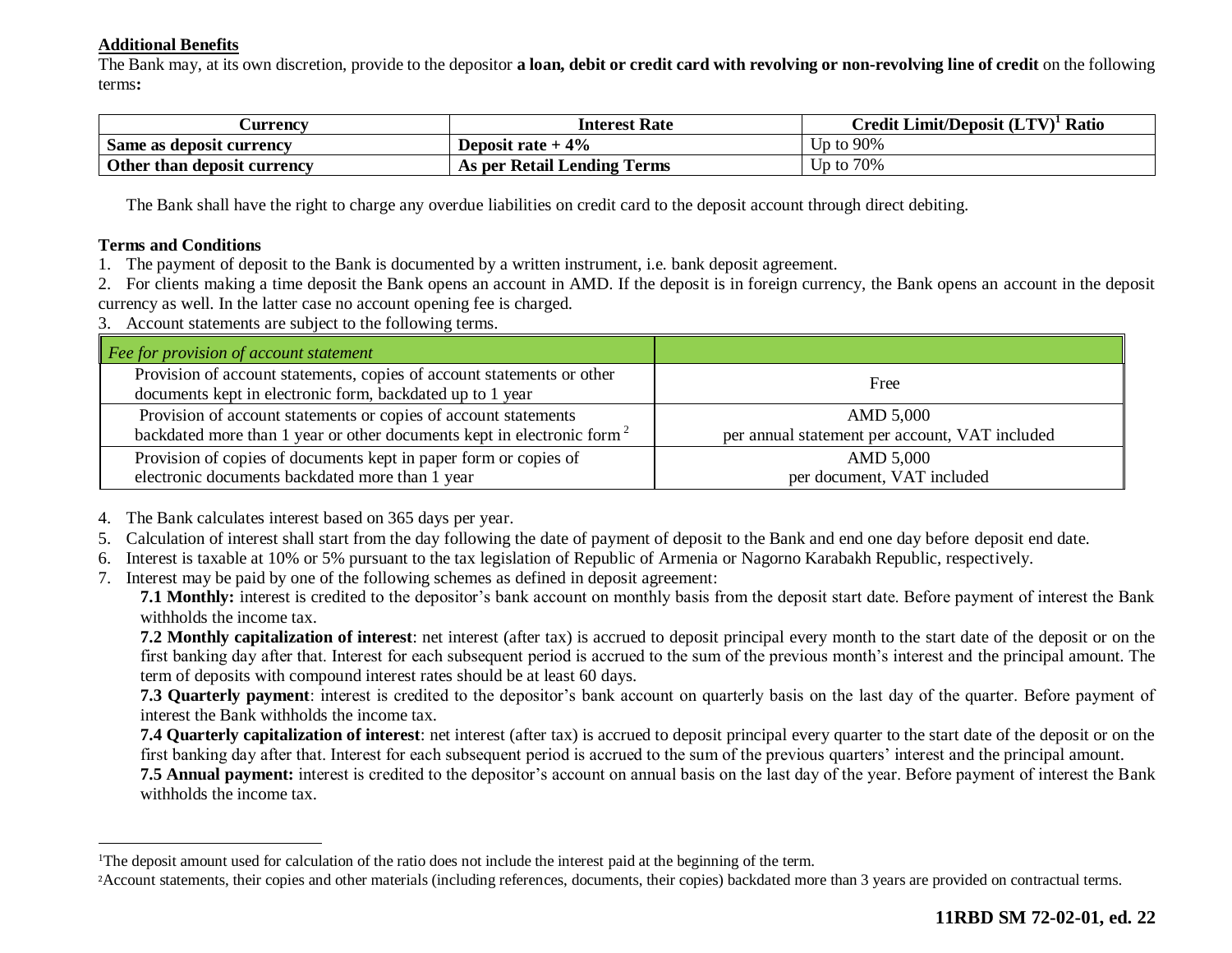**7.6 Annual capitalization of interest**: net interest (after tax) is accrued to deposit principal every year to the start date of the deposit or on the first banking day after that. Interest for each subsequent period is accrued to the sum of the previous years' interest and the principal.

**7.7 Payment of interest upfront at the beginning of the term:** interest is paid upfront on the start day of the deposit. Before payment of interest the Bank withholds the income tax.

8. The Bank shall not, at its own initiative and discretion, decrease the interest rate defined by deposit agreement during the term of the agreement.

9. The deposit agreement may be extended in cases and in the manner provided for by the agreement and terms and conditions of deposits for individuals.

10. The Bank shall repay the deposit, whether fully or partially, forthwith upon request of the depositor. In accordance with these terms and conditions, if the deposit is requested back before the due date, the Bank shall recalculate and repay the amount based on the depositor's withdrawal application. This being the case, the Bank shall pay interest at a 0.1% annual rate instead of the rate defined by deposit agreement. If the interest chargeable back after recalculation has already been paid to the client, the difference between such interest and interest at 0.1% annual rate is charged to the deposit. This clause is applicable unless otherwise defined by the deposit terms and/or deposit agreement.

11. If the depositor does not request to return the deposit amount upon expiry of the agreement, then based on the option selected by the depositor in the agreement either (i) the agreement is prolonged in the manner defined therein and subject to the interest rates effective in the Bank at that time, or (ii) the deposit is transferred to the depositor's bank account to be serviced in accordance with the then applicable current bank account rates and fees.

12. In case of the depositor's decease, accrual of interest will continue until expiry of deposit agreement, after which the Bank transfers the deposit and accrued interest to the depositor's account. In this case, these amounts shall be transferred to the heirs of the depositor upon submission of properly perfected and executed documents on property rights, evidencing the fact of inheritance.

13. Repayment of deposits is guaranteed by the Deposit Guarantee Fund in accordance with the Law of the Republic of Armenia "On Guarantee of Remuneration of Bank Deposits of Physical Entities". The Law defines the following terms of deposit guarantee:

- For deposits in AMD only, the guarantee coverage is AMD 10.0 million.
- For deposits in foreign currency only, the guarantee coverage is AMD 5.0 million.
- For deposits both in AMD and foreign currency where the AMD-denominated deposit exceeds AMD 5.0 million, the guarantee coverage is up to AMD 10.0 million for AMD-denominated amount only.
- For deposits both in AMD and foreign currency where the AMD-denominated deposit amount is less than AMD 5.0 million, the guarantee coverage is 100% for AMD deposit + difference between AMD 5.0 million and reimbursed amount in AMD for foreign currency deposit.

14. Disagreements and disputes arising out of or in connection with deposit agreement shall be settled through negotiations between the parties. If the parties fail to reach agreement, the settlement shall be reached in the order defined under the legislation of the Republic of Armenia. Disagreements and disputes arising out of a property claim of which the value is within AMD 10,000,000 or foreign currency equivalent may be settled through the Financial System Mediator.

Ameriabank has waived its right to dispute the decisions of the Financial System Mediator subject to the following conditions:

- The Bank is entitled to terminate the waiver agreement at any time.
- The agreement is effective for one year.
- The Bank has waived its right to dispute the decisions of the Financial System Mediator only if the property claim does not exceed AMD 250,000 and the amount of transaction does not exceed AMD 500,000.

### **Examples**

1. The depositor wishes to make an Ameria Deposit in Armenian drams for a term of 366 days with interest to be paid upfront at the beginning of the term.

Deposit amount: 100,000 AMD Deposit start date: June 1, 2018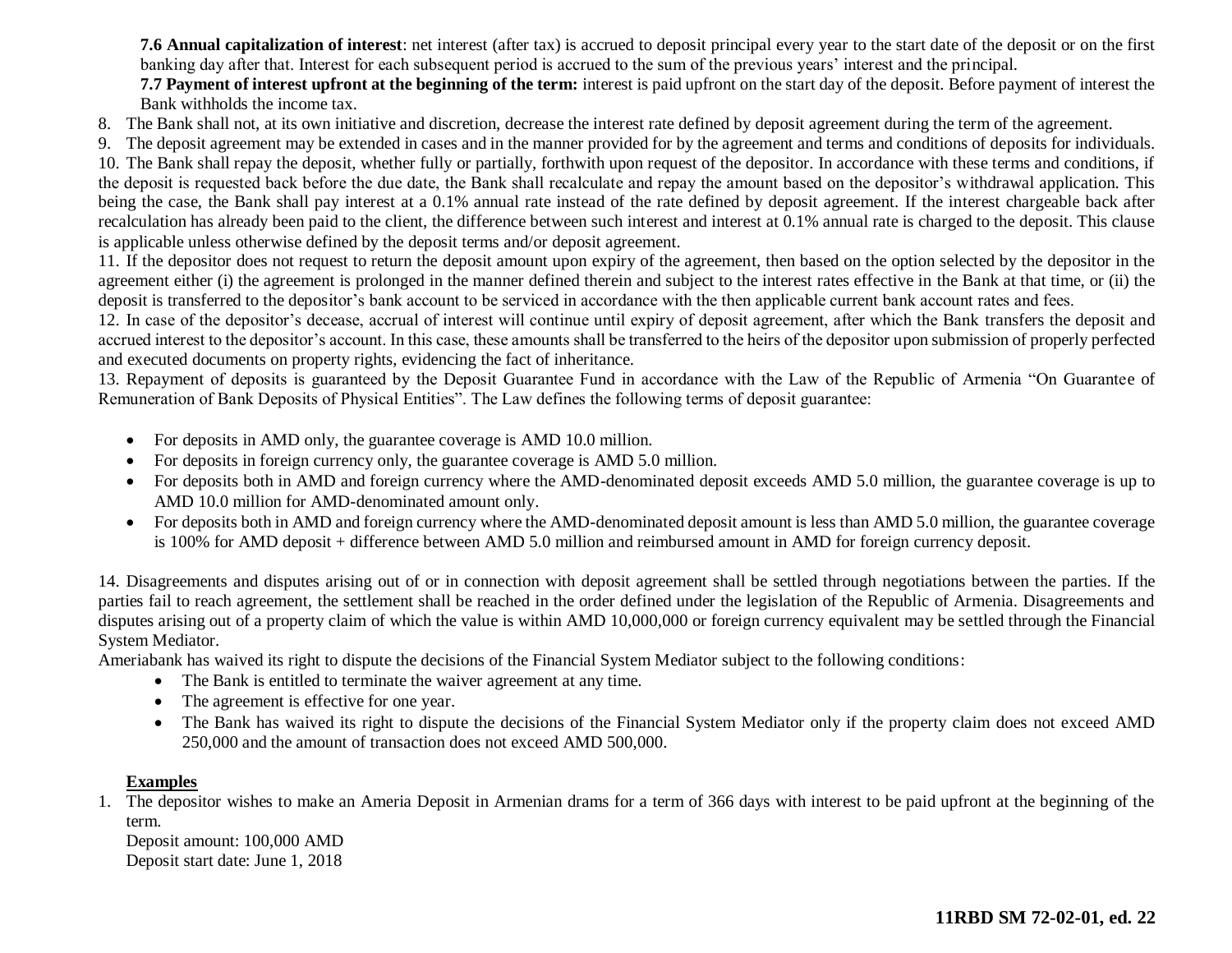Maturity: June 2, 2019 Annual simple interest rate: **7.5%** Interest payment date: June 1, 2018 (the deposit will be effective for 365 days, start date and payment date are counted out) **Interest to be paid** = 100,000\***7.5%/**100/365\*365 = 7,500 AMD **Net interest to be paid (less 10% income tax)** = 7,500-7,500\*10/100 = 6,750 AMD

2. The depositor wishes to make an Ameria Deposit in US dollars for a term of 271 days with termination and top-up options. Preferred interest payment scheme is quarterly payment.

Deposit amount: 10,000 USD Deposit start date: June 1, 2018 Maturity: February 27, 2019 Annual simple interest rate: **2.6%** First interest payment date: September 1, 2018 (the deposit has been effective for 91 days, start date is counted out) **Interest to be paid =**  $10,000*2.6\%/100/365*91 = 64.82$  **USD Net interest to be paid (less**  $10\%$  **income tax) =**  $64.82 - 64.82 \times 10/100 = 58.33 \text{ USD}$ Second interest payment date: December 1, 2018 (the deposit has been effective for 91 days) **Interest to be paid** = 10,000\***2.6%/**100/365\*91 = 64.82 USD **Net interest to be paid (less 10% income tax)** = 64.82-64.82\*10/100 = 58.33 USD Third interest payment date: February 27, 2019 (the deposit has been effective for 88 days, the last day of the term is counted out) **Interest to be paid** = 10,000\***2.6%**/100/365\*88 = 62.68 USD **Net interest to be paid (less 10% income tax)** = 62.68-62.68\*10/100 = 56.41 USD

3. The depositor has made an Ameria Deposit in US dollars for a term of 271 days with termination and top-up options. The interest payment scheme is quarterly payment. After 91 days the depositor decided to terminate the deposit.

Deposit amount: 10,000 USD Deposit start date: June 1, 2018 Termination date: August 31, 2018 Recalculation rate at the time of termination: **1%** (the rate defined for Ameria Deposits with termination and top-up options and maturity of 91 days) Interest payment date: August 31, 2018 (the deposit has been effective for 90 days, start date and payment date are counted out) **Interest to be paid** = 10,000\***1%**/100/365\*90 = 24.65 USD **Net interest to be paid (less 10% income tax)** = 24.65-24.65\*10/100 = 22.18 USD

4. The depositor wishes to make an Ameria Deposit in euros for a term of 181 days with withdrawal option. Preferred interest payment scheme is quarterly capitalization.

Deposit amount: 1,000 EUR Deposit start date: June 1, 2018 Maturity: November 29, 2018 Annual simple interest rate: **0.7%** Interest capitalization date: September 1, 2018 (the deposit has been effective for 91 days, start date is counted out) **Interest to be paid** = 1,000\***0.7%**/100/365\*91 = 1.745 EUR